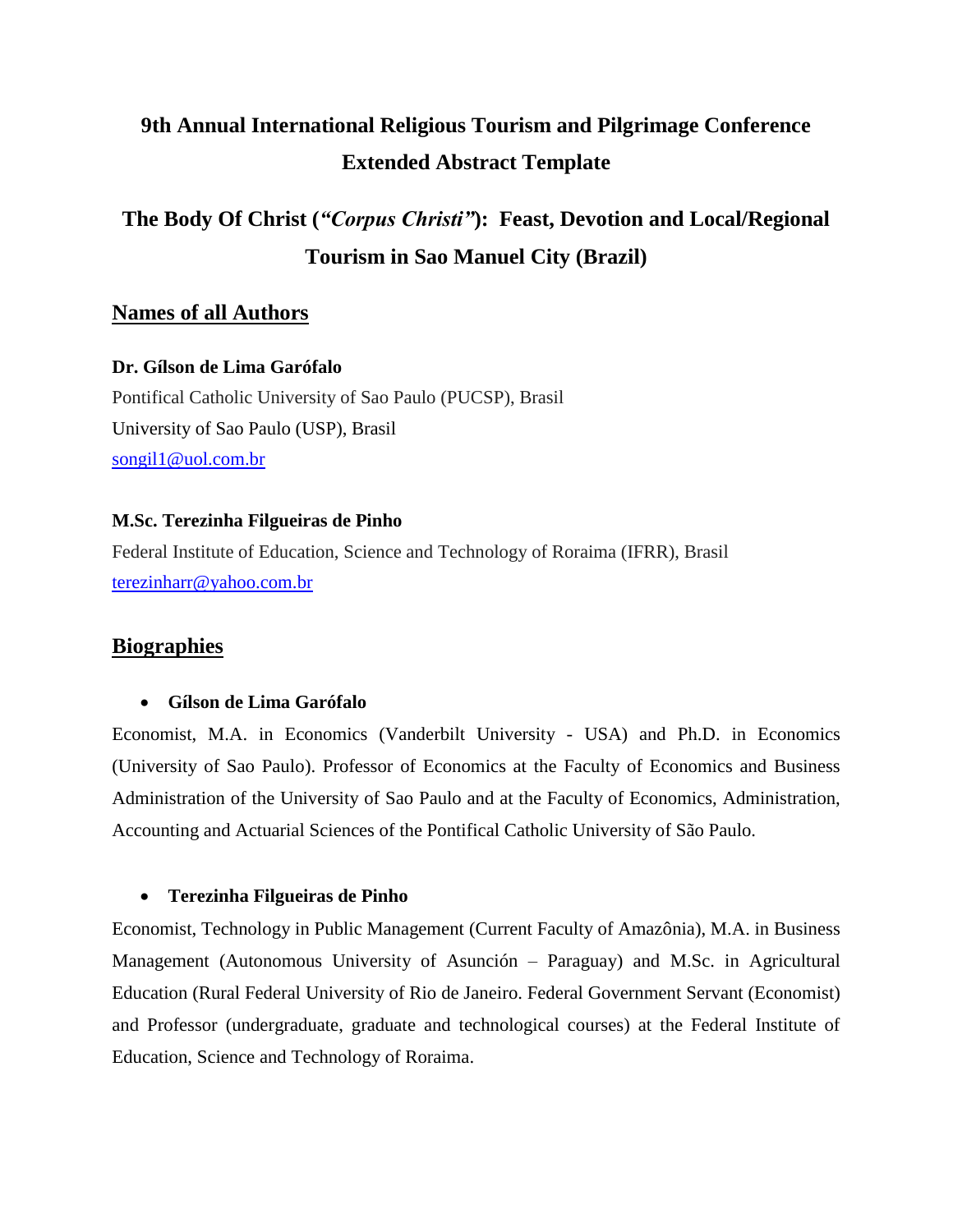### **Abstract**

The contribution addresses the ceremony of The Body of Christ (*"Corpus Christi"*) in a town in the interior of Brazil in Sao Paulo State - the city of Sao Manuel, where since the 1940s the celebration mobilizes almost the a significant part of the local population in the task of embellishing the streets covered by the procession. Preparations include choice or defining drawings for walkways and ornamental rugs, arrangements concerning the material, including, in specific cases, the artificial coloring, molding, demarcation of soil, divulgation and logistics support to tourists, cleaning of streets post event and alike. The research and its importance for the religious tourism, includes the history of the date and his origin in the locality referenced, description of geographical, economic and others factors, seeking to clarify the changes in social/religious configuration, especially of the people of Sao Manuel. Bibliographical studies compose the theoretical reference.

## **Introduction**

The Religious Tourism is an activity developed by people who moved by faith, are willing to travel to participate in events of specific significance such as celebrations in spaces and others related to institutionalized creeds, such as the Roman Catholic Apostolic Religion. It is a segment able to generate employment and income, consolidate municipalities as destinations and contribute to better the quality of life of local populations. In this context are included the ceremonies, especially the processions performed and allusive to the Body of Christ (Corpus Christi, in Latin) present not only in Brazil, but also in different world regions.

Thus, this contribution addresses the event in the interior of the state of Sao Paulo (Brazil) - the city of Sao Manuel where, with peculiar characteristics, since the 1940s the celebration mobilizes almost the entire population in the task of embellishing the streets covered by the procession and annually attracting thousands of pilgrims and tourists.

San Manuel stands out for its peculiarities and tourist attractions. In addition to the potential in rural tourism, making it possible to visit the old and traditional coffee farms, it is possible to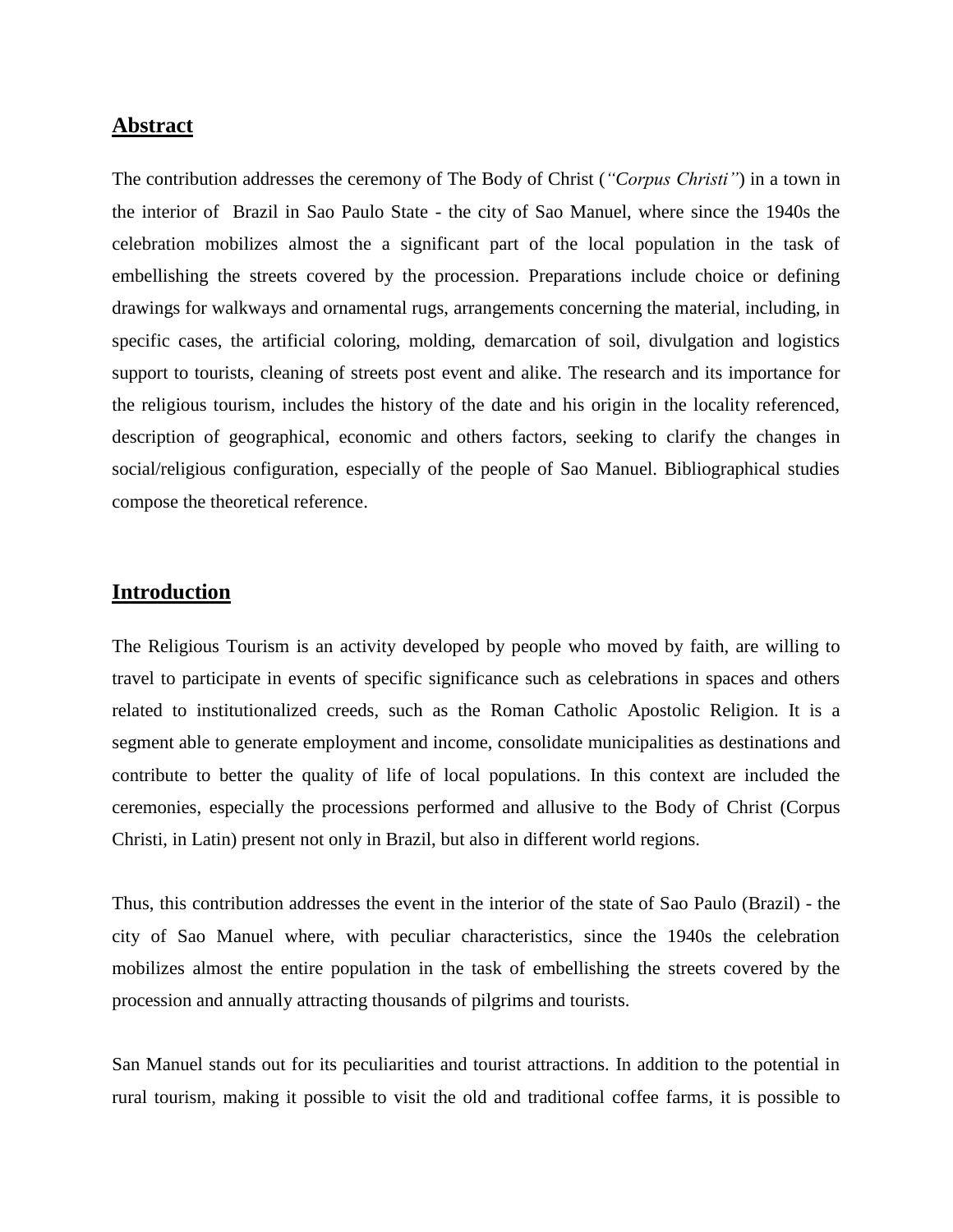admire the architectural and urban landscape works built in the golden age of this culture when the city stood out as a great power. It is also worth mentioning the Historical and Pedagogical Museum "Padre Manuel da Nobrega", one of the richest in the interior of São Paulo with more than 4,000 pieces cataloged. The building that houses it has the architecture as a replica of the Parliament of the city of Sydney - Australia and was for a long period occupied by the City Hall and the Municipal legislative chamber.

Other attractions are the Garden Bandstand and the Craft Fair. The first, located in the central public square garden of the city was built around 1905, receives, especially on weekends, children and adults, attracted by the beauty, safe leisure, tranquility of the place as well as by the musical concerts with presentation of the Philharmonic Society of Sao-Manuel and traditionally held on Sundays, starting at 8 pm, a tradition that is increasingly rare in Brazil. A fair is held together with various handicraft products.

Anyway, Sao Manuel is marked by tradition and faith, counting on several routes of religious tourism. The city is considered as one of the oldest, if not the pioneer, in which the current version of the creation of carpets and corridors in the ornamentation of the streets to be traversed by the procession allusive to the celebration of the Body of Christ would have originated.

It all began in 1948 as an isolated manifestation idealized by the Catholic Action, a religious group that intended to make the Process constitute an opportunity to reaffirm faith with the population externalizing, respectfully, through the singing of hymns and prayers to Jesus Eucharistic or God the Son, in an artistically elaborate setting. At that beginning the streets to be covered by the procession were adorned with a parrot's beak, a flower resistant to the sun and abundant in the region, as well as using several other vegetal species, some of which were crushed, allowing them to be inserted in order to complement the composition of the drawings.

The Parish Church then encouraged the initiative by making other religious entities, educational establishments and the general population to collaborate in doing footbridges and carpets, all to brighten the ceremony. Thus, over the years, the materials used in the decoration of the streets to be traversed by the procession were varied favoring those of easy obtaining, such as, rice straw,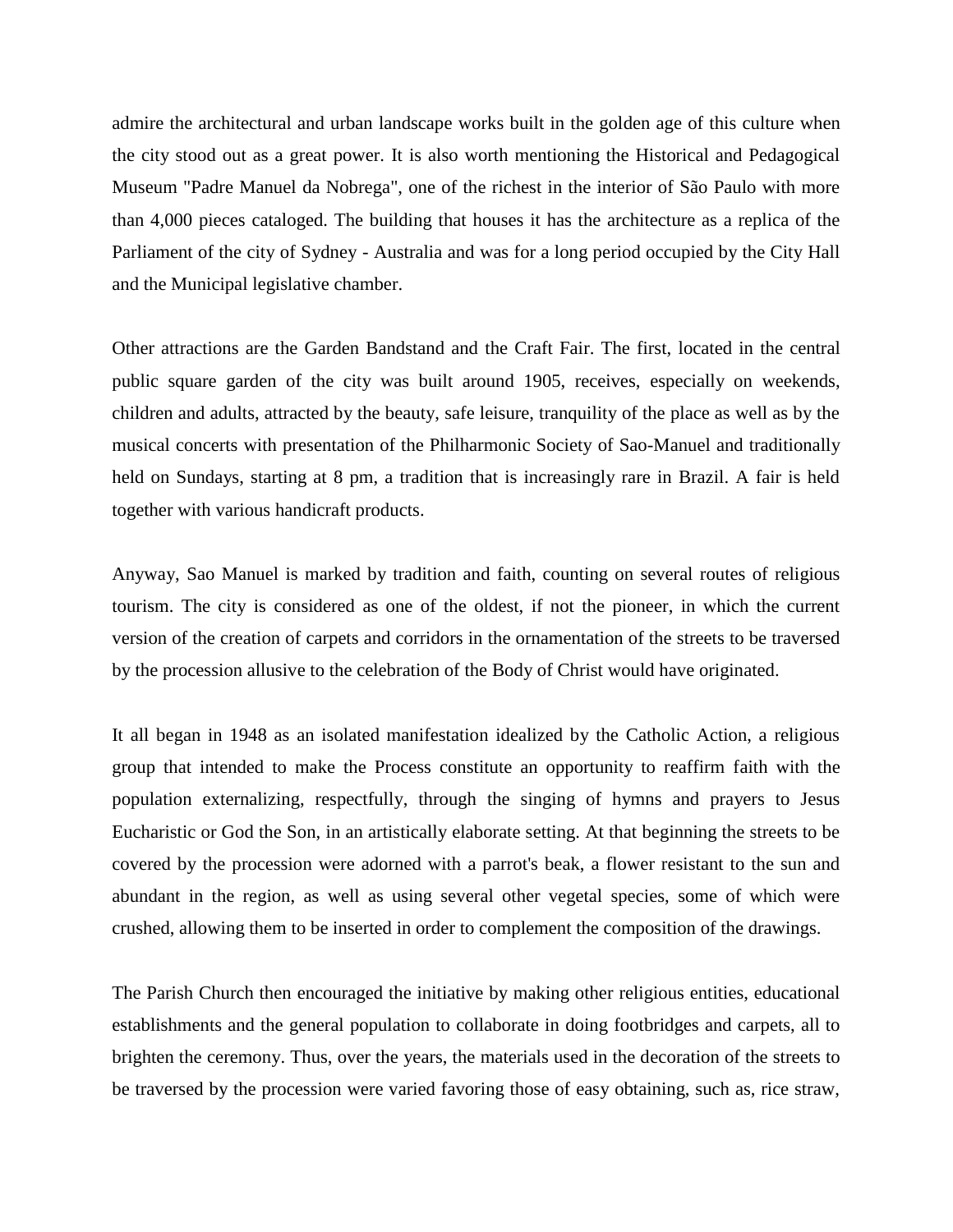coffee powder, colored sawdust, sand dyed, salt, eggshell mash, crushed glass, marbles and bottle caps. Currently, some of these materials are falling into disuse, with more preference for sugarcane bagasse (product found in abundance in the municipality), crushed and dyed cob, limestone, tire powder, thick salt dyed and fragments of maize or rice.

In the second half of the 60s of the twentieth century, the Body of Christ celebration of Sao Manuel became part of the tourism calendar of the state of São Paulo, which was planned in advance and the City Hall to be the coordinating center for the works corresponding to the event. In this way conditions were created for religious tourism to be increased and attract people from other parts of the country, leaving aside, in a sense, the aspect of a regional event. Today, the solemnity is included in the calendar of events of the municipality of saint-manuel.

Since the prefecture of Sao Manuel took over the organization of the traditional the Body of Christ ceremony, the negotiations began to be planned months in advance. Defined the path to be fulfilled by the procession, the next step is the definition of the theme to guide the making of treadmills and carpets. These, if in the past, favored floral or geometric motifs, over the years the drawings reproduced sacred paintings, generally linked to the liturgy of the Eucharist, such as the chalice, grape clusters, Bread, candles, fish or the Adoration of the Angels. Later, it was the turn of moral reasons of great artistic expression.

Currently, the motives have been inspired by the themes derived from the Fraternity Campaigns annually developed by the National Confederation of Bishops of Brazil (CNBB). It is important to notice that The Campaigns of the Fraternity developed annually by the this catholic organization during Lent Season, or during the forty days preceding the main celebration of Christianity, Easter, the resurrection of Jesus Christ, aims to awaken the solidarity of Catholics and society in relation to a concrete problem that is involving the Brazilian population, searching for solutions. For example, in this year of 2017 the chosen theme was "Brazilian biomes and the defense of life".

On the special day of the Body of Christ Solemnity, the city of Sao Manuel is transformed. The population shares with pilgrims coming from neighboring municipalities, localities of the state of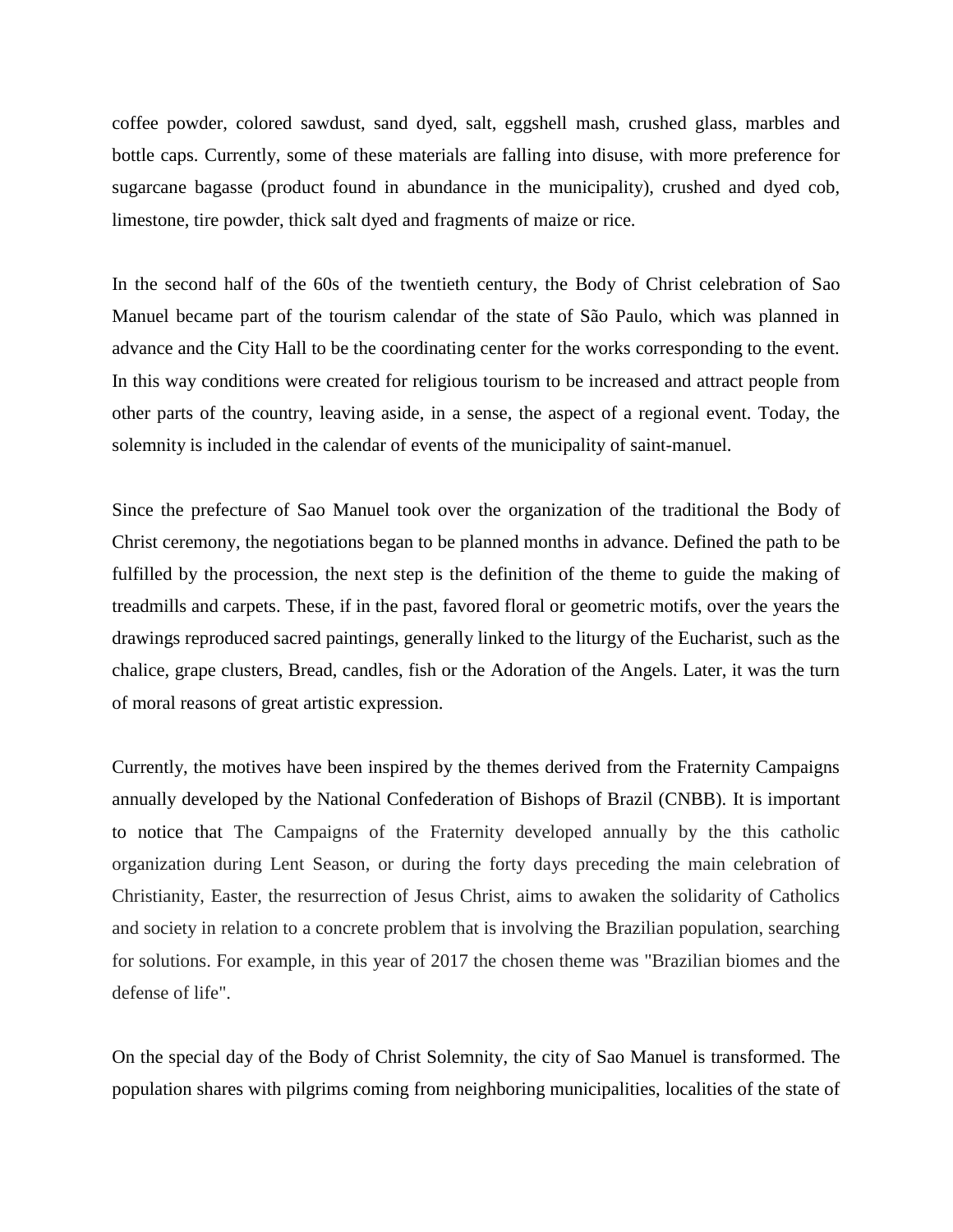São Paulo and tourists from regions of the Brazilian territory the magnificence of the event. These visitors have been estimated in the last years around 40,000 and agree with the ideal that the Procession is not only an act of faith, but a meeting in which in unison, a pure feeling emanated from the ceremony is conveyed.

#### **Literature Review**

According to data mentioned by Aragão (2014, p. 56) based on the Brazilian Ministry of Tourism, such category displaces in the country approximately 18 million faithful people over the year, considering that faith and religiosity constitute some of the remarkable signs of the national culture, as, for instance, pilgrimages, processions and liturgical holidays, which gather up crowds to honor the saints of devotion. The country appears within the segment's worldwide leaders, beside nations such as Spain and France.

Aragão (2014, p. 55) points out that religious tourism is a segment of cultural tourism, since going to such places like sanctuaries and churches, besides the dogmatic aspects, reveals, also, a form of cultural knowledge. In what it says respect to religion, when the faithful are proposing to go to the places considered sacred, it experiences a meeting with the essence, the identity of the group and its culture.

Anyway, the work is not explicitly a field study, but much more a description of an event experienced by the authors whose bibliographic sources are still scarce. The theoretical framework was an elaboration of the authors themselves as a result of knowledge about religious tourism and the observations arising from the presence in this feast over the past few years.

## **Methodology**

The methodology used in this survey is of exploiting nature with qualitative approach, grounded on religious and economic assumptions, and identifying the determinants of such tourism. According to Lima (2008. p. 30), the exploiting aspect arises from the expectation that the collection of various information types provides better understanding of the subject under study.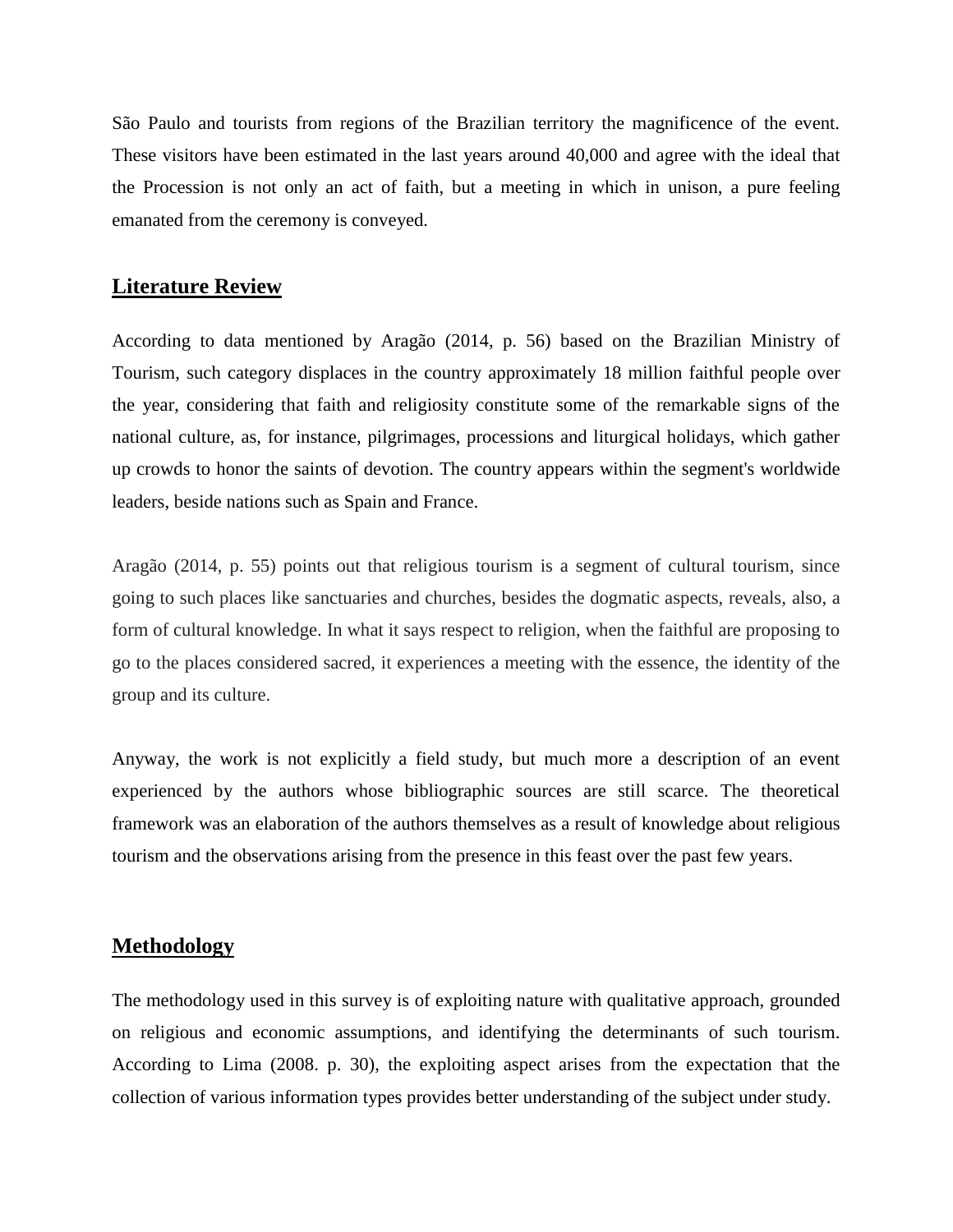The qualitative nature is featured by the bibliographic studies that constituted the theoretical reference, averaging the understanding of the reality facilitated by the participation of the authors of this contribution, for the last years, in said festivity or commemoration, as well as contact with religious entities.

The methodology is supplemented by a field survey which was used to extract data and information directly from reality through the use of collection techniques such as interviews or surveys to obtain testimonials about the character of the Corpus Christi procession in the city of São Manuel

#### **Results**

The Body of Christ Procession in Sao Manuel certainly provides opportunities for the development of the city and it is an improvement of cultural manifestations helping in the transformations with benefits to the population, including the regional one.

Events such as those of that nature or type described as well as other external manifestations of faith, break with the everyday of social life, moving the collective and have the primary function of always updating in time the legendary, the mythical religious.

Opinions contrary to this statement may occur, but it is necessary to recognize that in the absence of the decoration of the streets to be covered by the procession under consideration with artistic walkways and carpets, this would take the color, popular participation, the motive of tourist attraction and the impulse to meet new localities and customs. Altogether, three aspects stand out: religious, of appreciation of the Eucharist, popular, of participation of all the community, and tourist, of attraction for thousands of people certainly moving diverse economic activities. In addition, there is a collective contagion with a mystical atmosphere of devotion transcending joy, faith, peace and hope.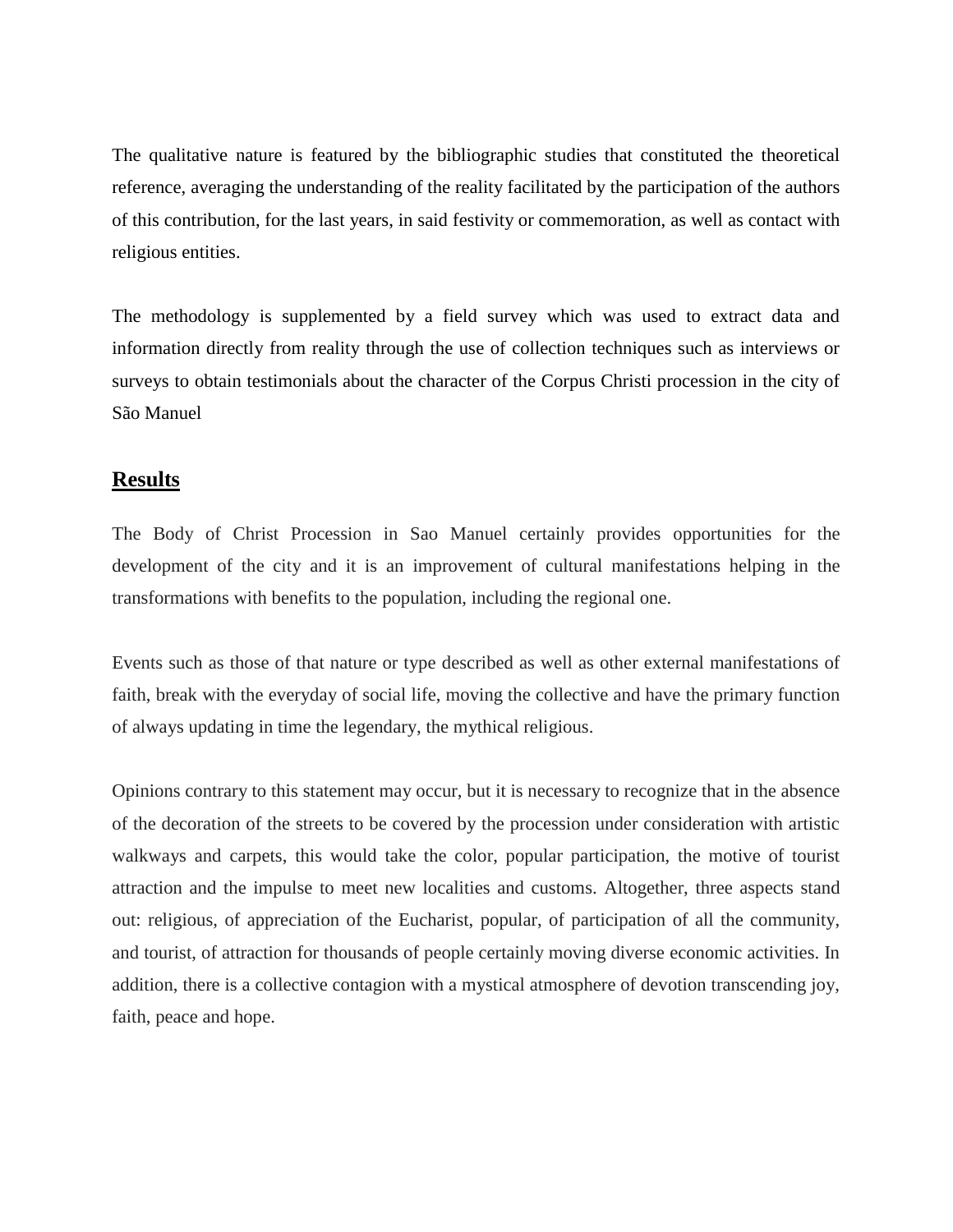Certainly the approach given in this contribution on the Body of Christ Procession in the city of Sao Manuel, in the state of Sao Paulo - Brazil, valued the celebration as a religious, social and artistic tourist activity, comprising the sacred distinct from the profane.

# **Bibliography**

AGÊNCIA BRASIL. (2017). *[Cuidado com os biomas brasileiros é tema da Campanha da](http://agenciabrasil.ebc.com.br/geral/noticia/2017-03/cuidado-com-os-biomas-brasileiros-e-tema-da-campanha-da-fraternidade-2017)  [Fraternidade 2017](http://agenciabrasil.ebc.com.br/geral/noticia/2017-03/cuidado-com-os-biomas-brasileiros-e-tema-da-campanha-da-fraternidade-2017)*. Available at: [http://agenciabrasil.ebc.com.br/geral/noticia/2017-03/cuidado](http://agenciabrasil.ebc.com.br/geral/noticia/2017-03/cuidado-com-os-biomas-brasileiros-e-tema-da-campanha-da-fraternidade-2017)[com-os-biomas-brasileiros-e-tema-da-campanha-da-fraternidade-2017](http://agenciabrasil.ebc.com.br/geral/noticia/2017-03/cuidado-com-os-biomas-brasileiros-e-tema-da-campanha-da-fraternidade-2017) Accessed on: March 3, 2017.

ANDRADE, Maria do C. (2009). Procissão*. Pesquisa Escolar Online*. Recife (PE): Fundação Joaquim Nabuco. Available at: [http://basilio.fundaj.gov.br/pesquisaescolar/.](http://basilio.fundaj.gov.br/pesquisaescolar/index.php) Accessed on: April 20, 2017.

AQUINO, Fernando. (2012). *O segredo da sagrada eucaristia*. 9th Ed., Lorena (SP): Cléofas. \_\_\_\_\_\_\_\_\_\_\_\_. (2016). *Qual a origem da festa de Corpus Christi?* 25/05/2016. Available at: <http://cleofas.com.br/qual-a-origem-da-festa-de-corpus-christi/> Accessed on: March 08, 2017.

ARAGÃO, Ivan R. (2014). Reflexões acerca do turismo cultural-religioso e festa católica no Brasil. *Revista Grifos.* N. 36/37. P. 53-67

CÓDIGO DO DIREITO CANÓNICO. (1983). Portuguese Version. Braga (Portugal): Editorial Apostolado da Oração.

GOOGLE. (2016). *Imagens da Procissão de Corpus Christi em São Manuel*. Available at: [https://www.google.com.br/search?q=fotos+prociss%C3%A3o+de+corpus+christi+em+s%C3%](https://www.google.com.br/search?q=fotos+prociss%C3%A3o+de+corpus+christi+em+s%C3%A3o+manuel&tbm=isch&tbo=u&source=univ&sa=X&ved=0ahUKEwiz8YWuztfTAhUDD5AKHQ5zCMkQ7AkIPw&biw=1280&bih=894) [A3o+manuel&tbm=isch&tbo=u&source=univ&sa=X&ved=0ahUKEwiz8YWuztfTAhUDD5AK](https://www.google.com.br/search?q=fotos+prociss%C3%A3o+de+corpus+christi+em+s%C3%A3o+manuel&tbm=isch&tbo=u&source=univ&sa=X&ved=0ahUKEwiz8YWuztfTAhUDD5AKHQ5zCMkQ7AkIPw&biw=1280&bih=894) [HQ5zCMkQ7AkIPw&biw=1280&bih=894](https://www.google.com.br/search?q=fotos+prociss%C3%A3o+de+corpus+christi+em+s%C3%A3o+manuel&tbm=isch&tbo=u&source=univ&sa=X&ved=0ahUKEwiz8YWuztfTAhUDD5AKHQ5zCMkQ7AkIPw&biw=1280&bih=894) Accessed on February 10, 2017.

IBGE – INSTITUTO BRASILEIRO DE GEOGRAFIA E ESTATÍSTICA. (2016). *Cidade: São Manuel (SP)*. Available at:<http://cidades.ibge.gov.br/xtras/perfil.php?codmun=355010> Accessed on: February 28, 2017.

JORDÃO, Criseide Di L. (2013). *Corpus Christi em São Manuel - uma festa popular*. Available on: [www.youtube.com/watch?](http://www.youtube.com/watch) Accessed on: March 21, 2017.

LIMA Manolita C. (2008) *Monografia: a engenharia da produção acadêmica*. 2nd Ed. São Paulo: Saraiva.

MAIO, Carlos A. (2004). Turismo religioso e desenvolvimento local. *Publicatio UEPG Ciências Humanas, Linguística, Letras e Artes*. 12(1), June. P. 53-58.